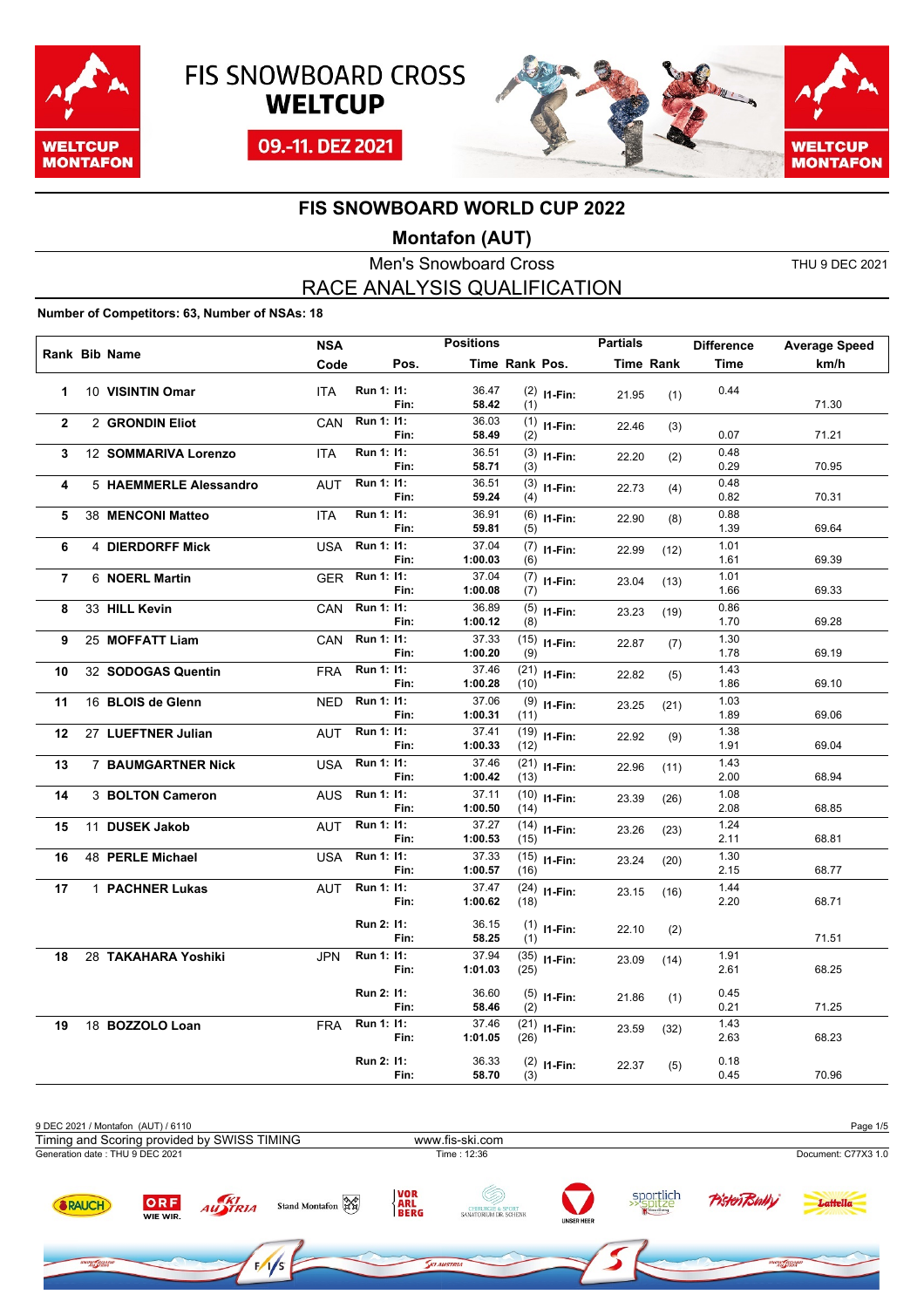#### **Montafon (AUT)**

### Men's Snowboard Cross THU 9 DEC 2021 RACE ANALYSIS QUALIFICATION

**SVOW** ROAR

|    |                     | <b>NSA</b>     |            |      | <b>Positions</b> |                |                | <b>Partials</b> |                  | <b>Difference</b> | <b>Average Speed</b> |
|----|---------------------|----------------|------------|------|------------------|----------------|----------------|-----------------|------------------|-------------------|----------------------|
|    | Rank Bib Name       | Code           |            | Pos. |                  | Time Rank Pos. |                |                 | <b>Time Rank</b> | Time              | km/h                 |
| 20 | 56 DONSKIKH Daniil  | RUS Run 1: 11: |            | Fin: | 37.90<br>1:01.37 | (31)           | $(31)$ I1-Fin: | 23.47           | (28)             | 1.87<br>2.95      | 67.87                |
|    |                     |                | Run 2: 11: | Fin: | 36.97<br>59.08   | (4)            | $(16)$ 11-Fin: | 22.11           | (3)              | 0.82<br>0.83      | 70.50                |
| 21 | 60 NIGHTINGALE Huw  |                |            | Fin: | 38.31<br>1:01.15 | (28)           | $(42)$ 11-Fin: | 22.84           | (6)              | 2.28<br>2.73      | 68.11                |
|    |                     |                | Run 2: 11: | Fin: | 36.94<br>59.32   | (5)            | $(15)$ 11-Fin: | 22.38           | (6)              | 0.79<br>1.07      | 70.22                |
| 22 | 62 BITSCHNAU Pascal | SUI            | Run 1: 11: | Fin: | 37.94<br>1:02.02 | (42)           | $(35)$ 11-Fin: | 24.08           | (52)             | 1.91<br>3.60      | 67.16                |
|    |                     |                | Run 2: 11: | Fin: | 36.60<br>59.33   | (6)            | $(5)$ 11-Fin:  | 22.73           | (18)             | 0.45<br>1.08      | 70.20                |
| 23 | 53 DENT Declan      | <b>AUS</b>     | Run 1: 11: | Fin: | 39.30<br>1:03.21 | (55)           | $(59)$ 11-Fin: | 23.91           | (45)             | 3.27<br>4.79      | 65.89                |
|    |                     |                | Run 2: 11: | Fin: | 36.63<br>59.34   | (7)            | $(7)$ 11-Fin:  | 22.71           | (17)             | 0.48<br>1.09      | 70.19                |
| 24 | 42 LACROIX Mike     | <b>USA</b>     | Run 1: 11: | Fin: | 37.88<br>1:01.90 | (40)           | $(30)$ 11-Fin: | 24.02           | (51)             | 1.85<br>3.48      | 67.29                |
|    |                     |                | Run 2: 11: | Fin: | 36.67<br>59.35   | (8)            | $(9)$ 11-Fin:  | 22.68           | (15)             | 0.52<br>1.10      | 70.18                |
| 25 | 21 LEONI Tommaso    | ITA            | Run 1: 11: | Fin: | 37.13<br>1:01.11 | (27)           | $(12)$ 11-Fin: | 23.98           | (48)             | 1.10<br>2.69      | 68.16                |
|    |                     |                | Run 2: 11: | Fin: | 36.39<br>59.36   | (9)            | $(3)$ 11-Fin:  | 22.97           | (35)             | 0.24<br>1.11      | 70.17                |
| 26 | 54 WOO Jin          | KOR Run 1: 11: |            | Fin: | 37.65<br>1:01.24 | (30)           | $(26)$ 11-Fin: | 23.59           | (32)             | 1.62<br>2.82      | 68.01                |
|    |                     |                | Run 2: 11: | Fin: | 36.79<br>59.43   | (10)           | $(11)$ I1-Fin: | 22.64           | (13)             | 0.64<br>1.18      | 70.09                |
| 27 | 29 KIRCHWEHM Umito  | GER            | Run 1: 11: | Fin: | 37.85<br>1:00.97 | (23)           | $(29)$ 11-Fin: | 23.12           | (15)             | 1.82<br>2.55      | 68.32                |
|    |                     |                | Run 2: 11: | Fin: | 37.14<br>59.46   | (11)           | $(26)$ 11-Fin: | 22.32           | (4)              | 0.99<br>1.21      | 70.05                |
| 28 | 17 HUGHES Jarryd    | <b>AUS</b>     | Run 1: 11: | Fin: | 37.93<br>1:02.01 | (41)           | $(34)$ 11-Fin: | 24.08           | (52)             | 1.90<br>3.59      | 67.17                |
|    |                     |                | Run 2: 11: | Fin: | 36.93<br>59.46   | (11)           | $(13)$ 11-Fin: | 22.53           | (9)              | 0.78<br>1.21      | 70.05                |
| 29 | 55 KUBICIK Jan      | CZE Run 1: 11: |            | Fin: | 39.08<br>DNF     |                | $(55)$ I1-Fin: |                 |                  | 3.05              |                      |
|    |                     |                | Run 2: 11: | Fin: | 36.93<br>59.48   | (13)           | $(13)$ 11-Fin: | 22.55           | (10)             | 0.78<br>1.23      | 70.03                |
| 30 | 41 JUD Sebastian    | AUT            | Run 1: 11: | Fin: | 38.19<br>1:02.29 | (45)           | $(40)$ 11-Fin: | 24.10           | (54)             | 2.16<br>3.87      | 66.87                |
|    |                     |                | Run 2: 11: | Fin: | 36.98<br>59.49   | (14)           | $(19)$ 11-Fin: | 22.51           | (7)              | 0.83<br>1.24      | 70.02                |
| 31 | 43 GRAHAM Colby     | CAN            | Run 1: 11: | Fin: | 38.40<br>1:01.59 | (35)           | $(46)$ 11-Fin: | 23.19           | (18)             | 2.37<br>3.17      | 67.63                |
|    |                     |                | Run 2: 11: | Fin: | 36.63<br>59.51   | (15)           | $(7)$ 11-Fin:  | 22.88           | (30)             | 0.48<br>1.26      | 69.99                |
| 32 | 22 BERG Paul        | GER            | Run 1: 11: | Fin: | 39.15<br>1:02.78 | (51)           | $(56)$ 11-Fin: | 23.63           | (37)             | 3.12<br>4.36      | 66.35                |
|    |                     |                | Run 2: 11: | Fin: | 37.00<br>59.55   | (16)           | $(20)$ 11-Fin: | 22.55           | (10)             | 0.85<br>1.30      | 69.94                |



 $\overline{\epsilon_{max}}$ 

row Google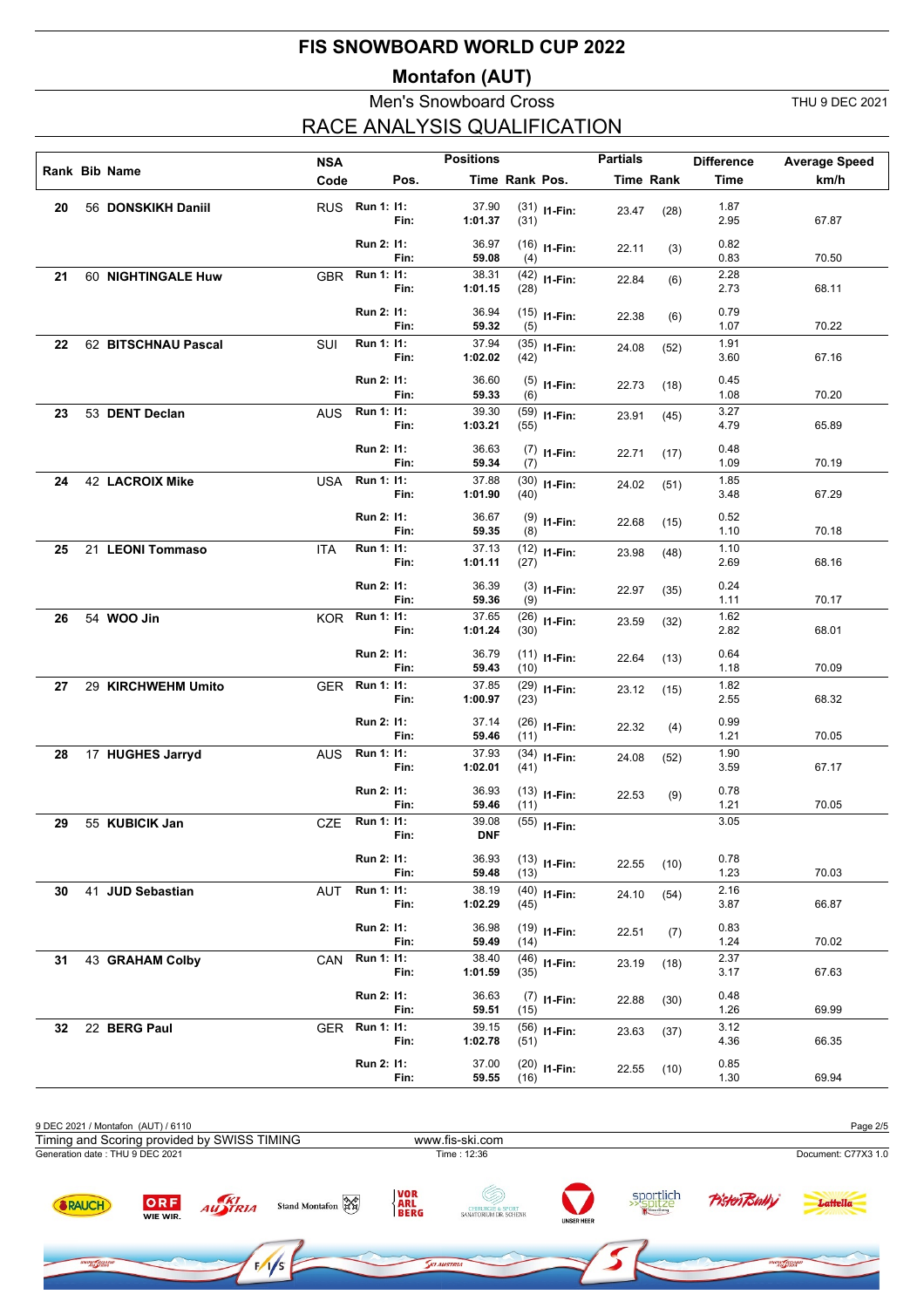#### **Montafon (AUT)**

#### Men's Snowboard Cross THU 9 DEC 2021 ACE ANALYSIS QUALIFICATION

|    |                       | <b>NSA</b> |                |      | <b>Positions</b>    |                |                | <b>Partials</b>  |      | <b>Difference</b>                 | <b>Average Speed</b> |
|----|-----------------------|------------|----------------|------|---------------------|----------------|----------------|------------------|------|-----------------------------------|----------------------|
|    | Rank Bib Name         | Code       |                | Pos. |                     | Time Rank Pos. |                | <b>Time Rank</b> |      | Time                              | km/h                 |
| 33 | 23 DICKSON Adam       |            | AUS Run 1: 11: | Fin: | 37.40<br>1:01.01    | (24)           | $(18)$ I1-Fin: | 23.61            | (34) | 1.37<br>2.59                      | 68.27                |
|    |                       |            | Run 2: 11:     | Fin: | 36.76<br>59.62      | (17)           | $(10)$ I1-Fin: | 22.86            | (25) | 0.61<br>1.37                      | 69.86                |
| 34 | 59 YE Kangjia         | <b>CHN</b> | Run 1: 11:     | Fin: | 38.31<br>1:01.56    | (34)           | $(42)$ 11-Fin: | 23.25            | (21) | 2.28<br>3.14                      | 67.66                |
|    |                       |            | Run 2: 11:     | Fin: | 37.00<br>59.63      | (18)           | $(20)$ 11-Fin: | 22.63            | (12) | 0.85<br>1.38                      | 69.85                |
| 35 | 46 KROH Andreas       | <b>AUT</b> | Run 1: 11:     | Fin: | 38.02<br>1:02.02    | (42)           | $(37)$ 11-Fin: | 24.00            | (50) | 1.99<br>3.60                      | 67.16                |
|    |                       |            | Run 2: 11:     | Fin: | 37.06<br>59.74      | (19)           | $(23)$ 11-Fin: | 22.68            | (15) | 0.91<br>1.49                      | 69.72                |
| 36 | 39 GODINO Michele     | <b>ITA</b> | Run 1: 11:     | Fin: | 38.40<br>1:01.76    | (36)           | $(46)$ 11-Fin: | 23.36            | (25) | 2.37<br>3.34                      | 67.44                |
|    |                       |            | Run 2: 11:     | Fin: | 36.97<br>59.76      | (20)           | $(16)$ 11-Fin: | 22.79            | (21) | 0.82<br>1.51                      | 69.70                |
| 37 | 44 LUBASCH Nicola     | <b>SUI</b> | Run 1: 11:     | Fin: | 38.84<br>1:02.38    | (48)           | $(51)$ I1-Fin: | 23.54            | (29) | 2.81<br>3.96                      | 66.77                |
|    |                       |            | Run 2: 11:     | Fin: | 37.26<br>59.78      | (21)           | $(30)$ 11-Fin: | 22.52            | (8)  | 1.11<br>1.53                      | 69.68                |
| 38 | 19 VEDDER Jake        | <b>USA</b> | Run 1: 11:     | Fin: | 37.91<br>1:01.52    | (33)           | $(32)$ 11-Fin: | 23.61            | (34) | 1.88<br>3.10                      | 67.70                |
|    |                       |            | Run 2: 11:     | Fin: | 37.08<br>59.82      | (22)           | $(24)$ 11-Fin: | 22.74            | (19) | 0.93<br>1.57                      | 69.63                |
| 39 | 45 HERPIN Guillaume   | <b>FRA</b> | Run 1: 11:     | Fin: | 38.41<br>1:02.30    | (47)           | $(48)$ 11-Fin: | 23.89            | (44) | 2.38<br>3.88                      | 66.86                |
|    |                       |            | Run 2: 11:     | Fin: | 36.97<br>59.84      | (23)           | $(16)$ 11-Fin: | 22.87            | (28) | 0.82<br>1.59                      | 69.61                |
| 40 | 37 PICKL David        | <b>AUT</b> | Run 1: 11:     | Fin: | 37.23<br>1:00.96    | (22)           | $(13)$ 11-Fin: | 23.73            | (41) | 1.20<br>2.54                      | 68.33                |
|    |                       |            | Run 2: 11:     | Fin: | 36.54<br>59.91      | (24)           | $(4)$ 11-Fin:  | 23.37            | (42) | 0.39<br>1.66                      | 69.52                |
| 41 | 20 le BLE JAQUES Leo  | <b>FRA</b> | Run 1: 11:     | Fin: | 37.73<br>1:01.15    | (28)           | $(27)$ 11-Fin: | 23.42            | (27) | 1.70<br>2.73                      | 68.11                |
|    |                       |            | Run 2: 11:     | Fin: | 37.04<br>59.95      | (25)           | $(22)$ 11-Fin: | 22.91            | (34) | 0.89<br>1.70<br>$\overline{1.60}$ | 69.48                |
|    | 42 34 FERRARI Filippo | <b>ITA</b> | Run 1: 11:     | Fin: | 37.63<br><b>DNF</b> |                | $(25)$ I1-Fin: |                  |      |                                   | 67.68                |
|    |                       |            | Run 2: 11:     | Fin: | 36.91<br>59.97      | (26)           | $(12)$ 11-Fin: | 23.06            | (38) | 0.76<br>1.72                      | 69.45                |
| 43 | 26 BECKHAUS Leon      | GER        | Run 1: 11:     | Fin: | 37.42<br>1:00.59    | (17)           | $(20)$ 11-Fin: | 23.17            | (17) | 1.39<br>2.17                      | 68.74                |
|    |                       |            | Run 2: 11:     | Fin: | 37.32<br>59.98      | (27)           | $(33)$ 11-Fin: | 22.66            | (14) | 1.17<br>1.73                      | 69.44                |
| 44 | 14 SURGET Merlin      | <b>FRA</b> | Run 1: 11:     | Fin: | 37.12<br>1:00.79    | (20)           | $(11)$ I1-Fin: | 23.67            | (40) | 1.09<br>2.37                      | 68.52                |
|    |                       |            | Run 2: 11:     | Fin: | 37.15<br>1:00.01    | (28)           | $(27)$ 11-Fin: | 22.86            | (25) | 1.00<br>1.76                      | 69.41                |
| 45 | 24 DEIBOLD Alex       | USA        | Run 1: 11:     | Fin: | 37.36<br>1:00.69    | (19)           | $(17)$ I1-Fin: | 23.33            | (24) | 1.33<br>2.27                      | 68.63                |
|    |                       |            | Run 2: 11:     | Fin: | 37.31<br>1:00.10    | (29)           | $(31)$ 11-Fin: | 22.79            | (21) | 1.16<br>1.85                      | 69.30                |

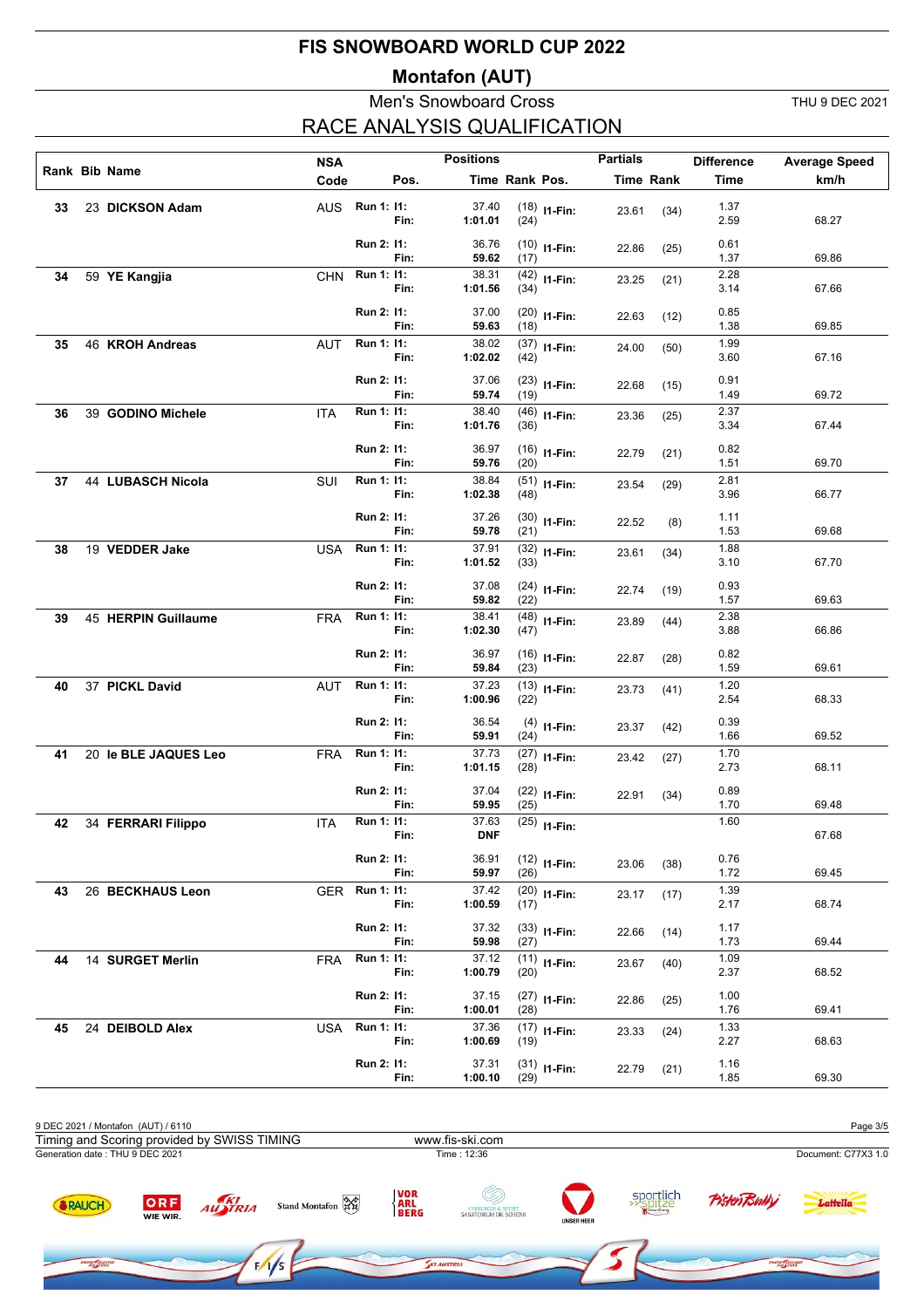### **Montafon (AUT)**

### Men's Snowboard Cross THU 9 DEC 2021 RACE ANALYSIS QUALIFICATION

svow noap

|    |                    | <b>NSA</b>     |                          |      | <b>Positions</b>          |                |                | <b>Partials</b> |           | <b>Difference</b>    | <b>Average Speed</b> |
|----|--------------------|----------------|--------------------------|------|---------------------------|----------------|----------------|-----------------|-----------|----------------------|----------------------|
|    | Rank Bib Name      | Code           |                          | Pos. |                           | Time Rank Pos. |                |                 | Time Rank | Time                 | km/h                 |
| 46 | 49 WILLIAMS Steven | ARG            | Run 1: 11:               | Fin: | 38.89<br>1:02.71          | (49)           | $(52)$ 11-Fin: | 23.82           | (43)      | 2.86<br>4.29         | 66.42                |
|    |                    |                | Run 2: 11:               | Fin: | 37.21<br>1:00.10          | (29)           | $(29)$ 11-Fin: | 22.89           | (33)      | 1.06<br>1.85         | 69.30                |
| 47 | 61 DENT Kobi       | <b>AUS</b>     | Run 1: 11:               | Fin: | 39.37<br>1:03.00          | (52)           | $(61)$ 11-Fin: | 23.63           | (37)      | 3.34<br>4.58         | 66.11                |
|    |                    |                | Run 2: 11:               | Fin: | 37.31<br>1:00.13          | (31)           | $(31)$ 11-Fin: | 22.82           | (24)      | 1.16<br>1.88         | 69.27                |
| 48 | 50 HAMEL Tyler     | <b>USA</b>     | Run 1: 11:               | Fin: | 39.03<br>1:03.22          | (56)           | $(54)$ 11-Fin: | 24.19           | (55)      | 3.00<br>4.80         | 65.88                |
|    |                    |                | Run 2: 11:               | Fin: | 37.15<br>1:00.20          | (32)           | $(27)$ 11-Fin: | 23.05           | (37)      | 1.00<br>1.95         | 69.19                |
| 49 | 30 LEITH Senna     | <b>USA</b>     | Run 1: 11:               | Fin: | 37.73<br>1:01.37          | (31)           | $(27)$ 11-Fin: | 23.64           | (39)      | 1.70<br>2.95         | 67.87                |
|    |                    |                | Run 2: 11:               | Fin: | 37.39<br>1:00.27          | (33)           | $(34)$ 11-Fin: | 22.88           | (30)      | 1.24<br>2.02         | 69.11                |
| 50 | 36 VUAGNOUX Ken    | <b>FRA</b>     | Run 1: 11:               | Fin: | 38.03<br>1:01.81          | (38)           | $(38)$ 11-Fin: | 23.78           | (42)      | 2.00<br>3.39         | 67.39                |
|    |                    |                | Run 2: 11:               | Fin: | 37.12<br>1:00.38          | (34)           | $(25)$ 11-Fin: | 23.26           | (41)      | 0.97<br>2.13         | 68.98                |
| 51 | 15 EGUIBAR Lucas   | <b>ESP</b>     | Run 1: 11:               | Fin: | 38.34<br>1:02.29          | (45)           | $(44)$ 11-Fin: | 23.95           | (47)      | 2.31<br>3.87         | 66.87                |
|    |                    |                | Run 2: 11:               | Fin: | 37.52<br>1:00.38          | (34)           | $(35)$ 11-Fin: | 22.86           | (25)      | 1.37<br>2.13         | 68.98                |
| 52 | 57 CONRADT Niels   | GER            | Run 1: 11:               | Fin: | 38.15<br>1:01.77          | (37)           | $(39)$ 11-Fin: | 23.62           | (36)      | 2.12<br>3.35         | 67.43                |
|    |                    |                | Run 2: 11:               | Fin: | 37.67<br>1:00.47          | (36)           | $(38)$ 11-Fin: | 22.80           | (23)      | 1.52<br>2.22         | 68.88                |
| 53 | 52 GATTAZ Benjamin | <b>FRA</b>     | Run 1: 11:               | Fin: | 39.34<br>1:03.93          | (59)           | $(60)$ 11-Fin: | 24.59           | (58)      | 3.31<br>5.51         | 65.15                |
|    |                    |                | Run 2: 11:               | Fin: | 37.59<br>1:00.56          | (37)           | $(37)$ 11-Fin: | 22.97           | (35)      | 1.44<br>2.31         | 68.78                |
| 54 | 31 ROMERO Alvaro   | <b>ESP</b>     | Run 1: 11:               | Fin: | 38.50<br>1:02.04          | (44)           | $(49)$ I1-Fin: | 23.54           | (29)      | 2.47<br>3.62         | 67.14                |
|    |                    |                | Run 2: 11:               | Fin: | 37.69<br>1:00.57<br>38.37 | (38)           | $(39)$ 11-Fin: | 22.88           | (30)      | 1.54<br>2.32<br>2.34 | 68.77                |
|    | 55 40 BICHON Evan  | CAN Run 1: 11: |                          | Fin: | 1:02.72                   | (50)           | $(45)$ 11-Fin: | 24.35           | (56)      | 4.30                 | 66.41                |
|    |                    |                | Run 2: 11:<br>Run 1: 11: | Fin: | 37.80<br>1:00.67<br>39.23 | (39)           | $(40)$ 11-Fin: | 22.87           | (28)      | 1.65<br>2.42<br>3.20 | 68.65                |
| 56 | 63 BETHONICO Noah  | BRA            |                          | Fin: | 1:03.17                   | (54)           | $(58)$ 11-Fin: | 23.94           | (46)      | 4.75                 | 65.94                |
|    |                    |                | Run 2: 11:               | Fin: | 37.98<br>1:00.75          | (40)           | $(44)$ 11-Fin: | 22.77           | (20)      | 1.83<br>2.50         | 68.56                |
| 57 | 9 LAMBERT Adam     | <b>AUS</b>     | Run 1: 11:               | Fin: | 37.92<br>1:00.86          | (21)           | $(33)$ 11-Fin: | 22.94           | (10)      | 1.89<br>2.44         | 68.44                |
|    |                    |                | Run 2: 11:<br>Run 1: 11: | Fin: | 38.24<br>1:01.83<br>41.03 | (46)           | $(46)$ 11-Fin: | 23.59           | (43)      | 2.09<br>3.58<br>5.00 | 67.37                |
| 58 | 58 TOMAS Julien    | FRA            |                          | Fin: | 1:06.10                   | (61)           | $(63)$ 11-Fin: | 25.07           | (61)      | 7.68                 | 63.01                |
|    |                    |                | Run 2: 11:               | Fin: | 37.91<br>1:01.08          | (41)           | $(42)$ 11-Fin: | 23.17           | (40)      | 1.76<br>2.83         | 68.19                |

| 9 DEC 2021 / Montafon (AUT) / 6110          |                 |         |                   |                                   |                                                       |                   |                        |                     | Page 4/5            |
|---------------------------------------------|-----------------|---------|-------------------|-----------------------------------|-------------------------------------------------------|-------------------|------------------------|---------------------|---------------------|
| Timing and Scoring provided by SWISS TIMING |                 |         |                   |                                   | www.fis-ski.com                                       |                   |                        |                     |                     |
| Generation date: THU 9 DEC 2021             |                 |         |                   |                                   | Time: 12:36                                           |                   |                        |                     | Document: C77X3 1.0 |
| <b>&amp;RAUCH</b>                           | ORF<br>WIE WIR. | AUSTRIA | Stand Montafon Ra | <b>VOR</b><br><b>ARL<br/>BERG</b> | <b>CHIRURGIE &amp; SPORT</b><br>SANATORIUM DR. SCHENK | <b>UNSER HEER</b> | sportlich<br>>> Spitze | <b>Pisten Bully</b> | Lattella            |
|                                             |                 |         |                   |                                   |                                                       |                   |                        |                     |                     |

 $1/1/s$